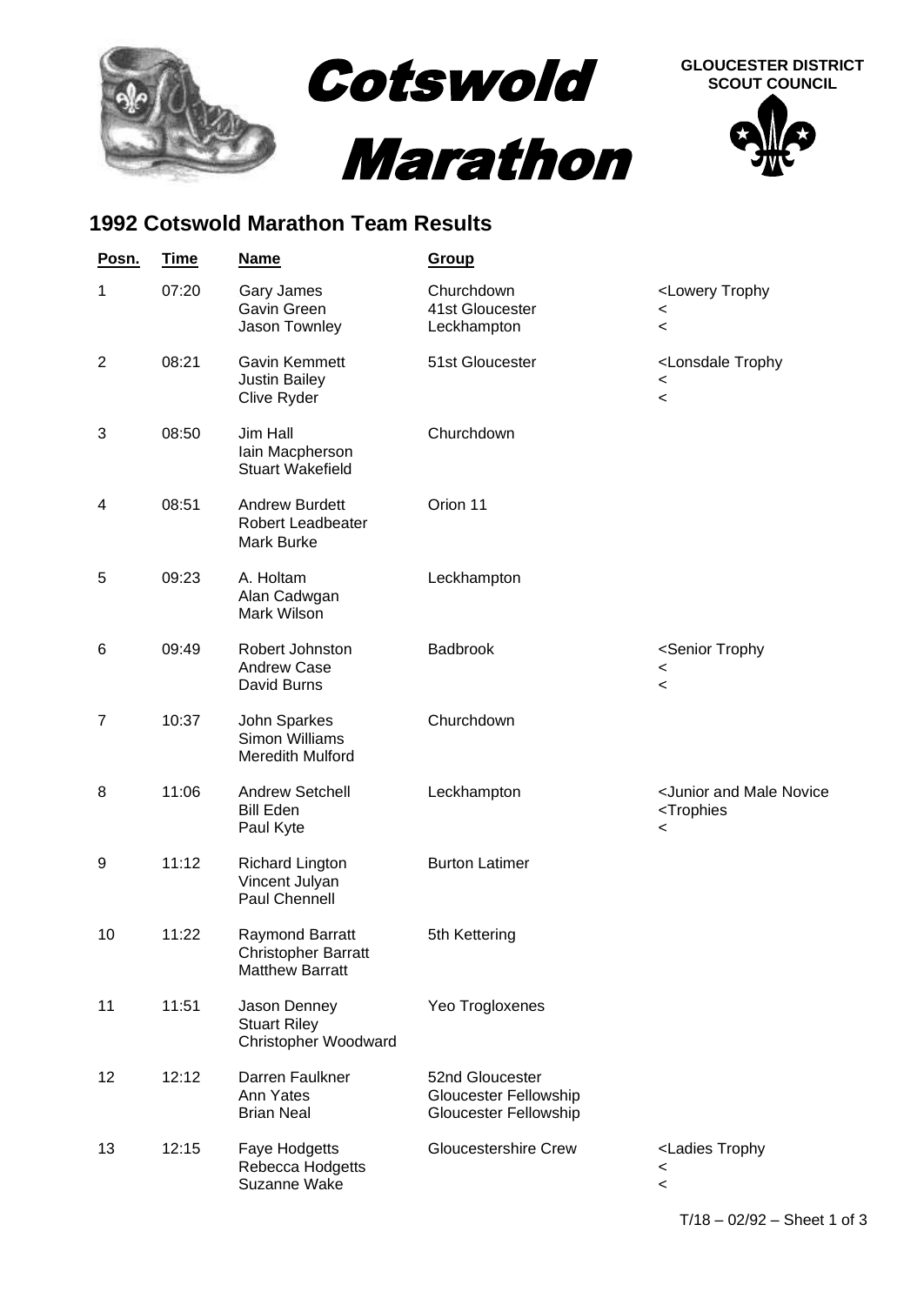|    | 12:15 | Sam Duxbury<br><b>Tim Darlow</b><br><b>David Miles</b>      | Leckhampton                                                  |                                                                             |
|----|-------|-------------------------------------------------------------|--------------------------------------------------------------|-----------------------------------------------------------------------------|
| 15 | 12:58 | John Orpin<br>Val Heaven<br>John Quinnell                   | 46th Gloucester<br>14th Gloucester Guides<br>46th Gloucester | <soble trpohy<br="">&lt;<br/><math>\,&lt;\,</math></soble>                  |
| 16 | 12:59 | <b>Martin Treacher</b><br>Lorraine James<br>John White      | 22nd Gloucester                                              |                                                                             |
| 17 | 13:10 | Jenny Brooks<br>Julie Blogg<br>Sharon Kirkham               | 1st Hatherley                                                |                                                                             |
|    | 13:10 | <b>Christopher Reynolds</b><br>Alexander Day<br>Colin Hall  | Churchdown                                                   |                                                                             |
| 19 | 13:27 | <b>Mark Davies</b><br>James Abrams<br>Jason Baker           | <b>Ise Valley</b>                                            | <guest trophy<br="">&lt;<br/><math>\,&lt;</math></guest>                    |
| 20 | 13:28 | Keith Angles<br>Steven Bourne<br>David Winsall              | Ise Valley                                                   |                                                                             |
| 21 | 14:01 | Steven Lane<br><b>Tim Weaver</b><br>Mark Green              | St.Swithuns                                                  |                                                                             |
| 22 | 14:09 | Chris Walsgrove<br><b>Tim Shepherd</b><br>Alex Hopkins      | Severn Valley                                                |                                                                             |
| 23 | 14:19 | Victoria Stevens<br>Jenny Hall<br>Nicholas Stevens          | Churchdown                                                   | <female novice="" td="" trophy<=""></female>                                |
| 24 | 15:12 | <b>Christine Ryder</b><br>Emma Blake<br>Juliet Ellson       | 51st Gloucester<br>22nd Gloucester<br>22nd Gloucester        | <lasses trophy<br=""><math>\,&lt;</math><br/><math>\,&lt;\,</math></lasses> |
| 25 | 15:30 | John Crossland<br>David Holdsworth<br><b>Steve Day</b>      | 15th Gloucester                                              |                                                                             |
| 26 | 16:03 | Paul Coleman<br><b>Stuart Webster</b><br><b>Nick Rutter</b> | <b>Three Musketeers</b>                                      |                                                                             |